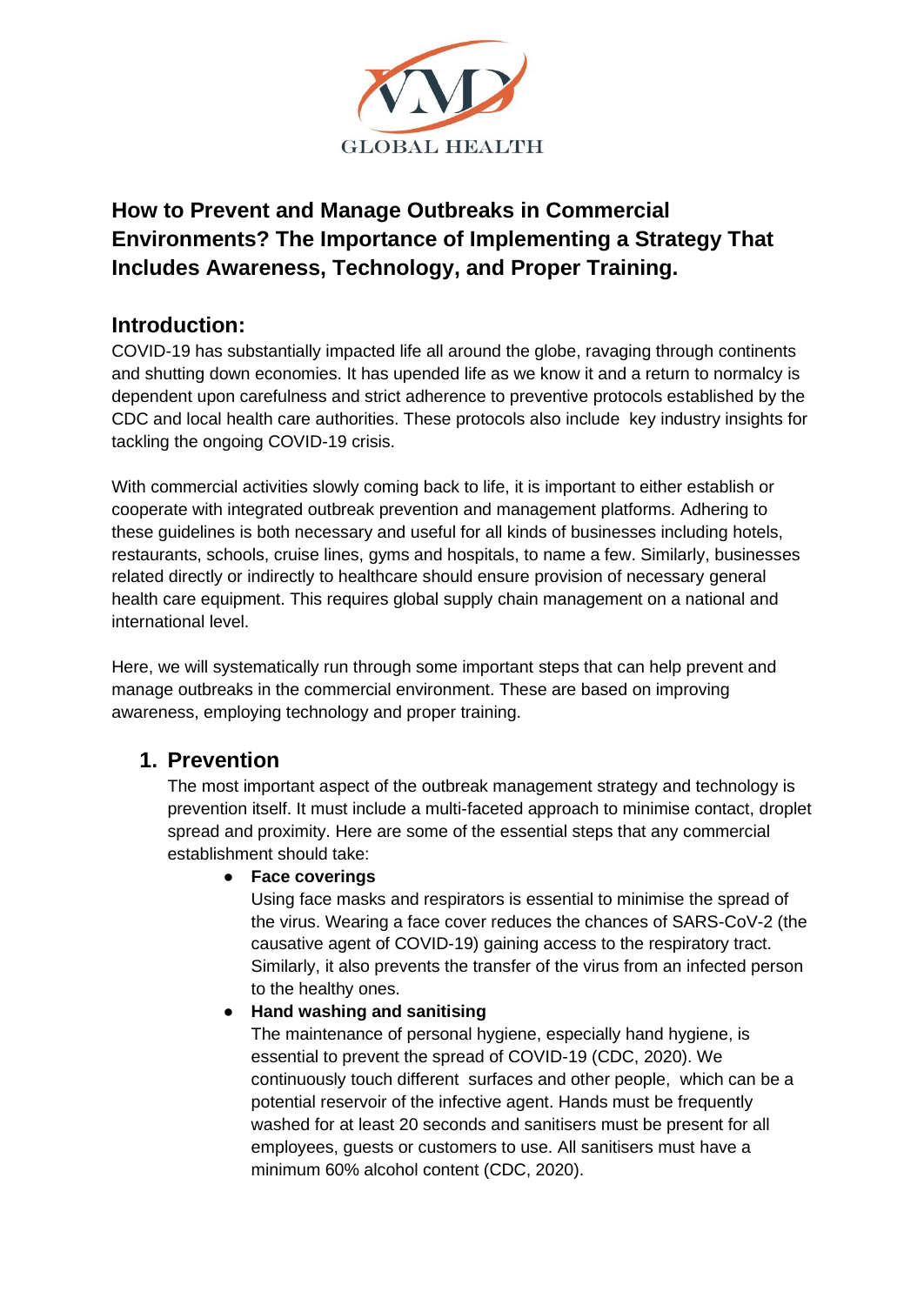

### ● **Physical Distancing**

COVID-19 spread is expedited by close contact. All workplaces must ensure physical distancing between both the staff and the customers.

● **Ventilation**

A good ventilation system ensures easy and continuous passage of air through the rooms and the rest of the building. Only the establishments with good ventilation systems should be considered safe for working long hours. Otherwise, open spaces should be preferred.

### ● **Contactless front desk service**

At commercial establishments such as hotels, the first contact that a guest or a customer has is with the staff at the front desk. The service, at this point, should be kept as contactless as possible with no handshakes, masks on and physical distancing enforced.

### ● **Parking**

Valet parking should either be discontinued or minimised, as it can be a potential source of virus transfer and outbreak.

### ● **Electrostatic sprayers**

The restriction of COVID-19 spread requires the use of technological innovations. One such innovation is electrostatic sprayers. All entrances should preferably have these sprayers which disinfect the whole of the body (or car) surface passing through it.

## ● **COVID-19 Training**

All staff, from the top to the bottom, must undergo COVID-19 prevention training in order to inculcate all necessary protocols and ensure guideline adherence. This includes, but is not limited to, contactless training, physical distancing and hand hygiene. All the staff should be trained to use and handle disinfectants, dispenser and other COVID-19 related supplies. Guidance and training programs can be arranged for these purposes.

# ● **Shared Equipment Disinfection**

### **and Laundry**

Any equipment used by multiple people repeatedly such as in schools, gyms and restaurants should be thoroughly disinfected. Similarly, all laundry should be washed at the highest temperature setting possible and completely dried.

## ● **Hygiene Reminders and Signage**

It is good to have consistent reminders of preventive guidelines. Entrances, exits and high traffic areas should be used for this purpose.